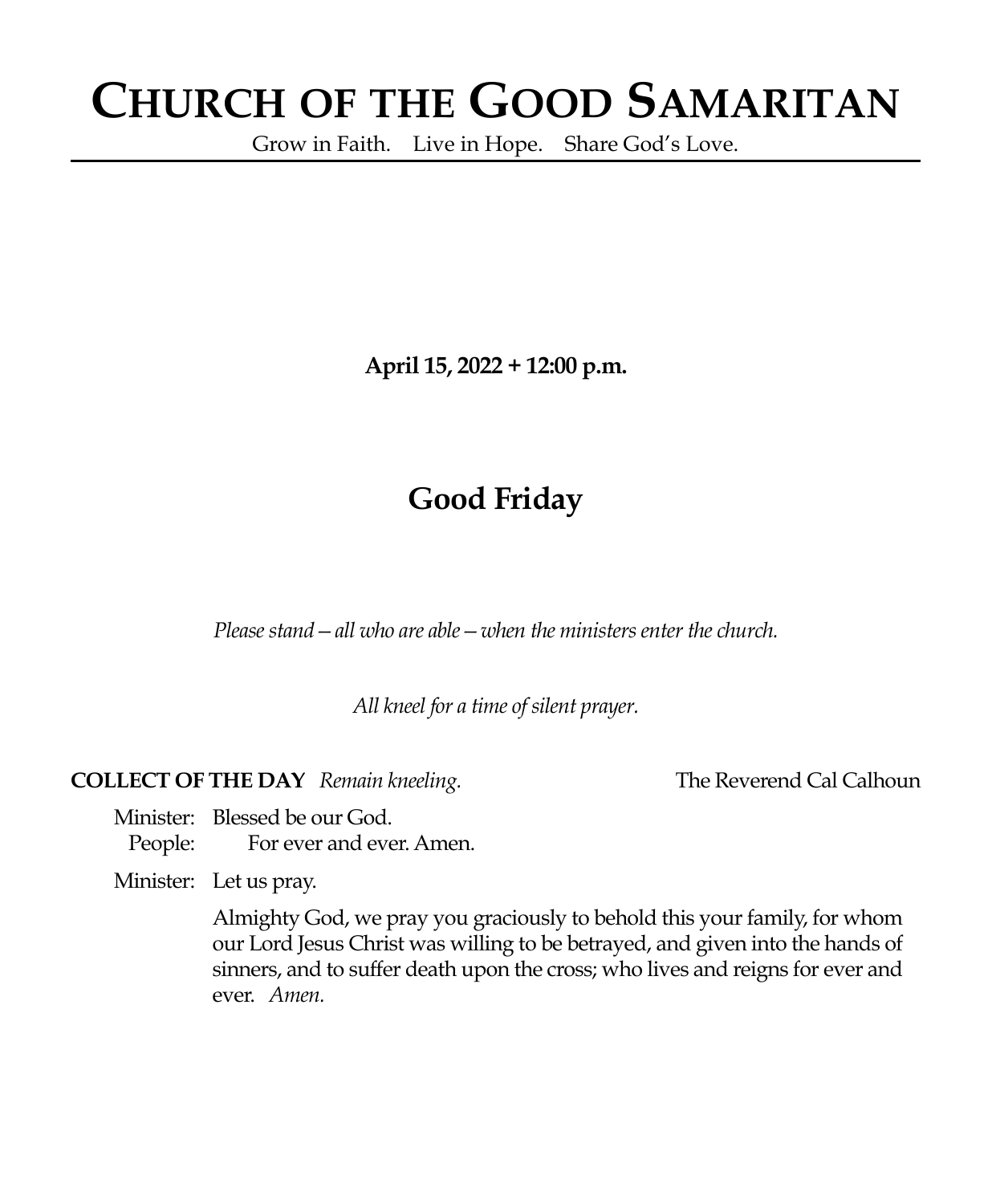#### **FIRST LESSON** *Seated.* Elizabeth Colonna

#### A Reading from the Book of Isaiah (52:13–53:12).

See, my servant shall prosper; he shall be exalted and lifted up, and shall be very high. Just as there were many who were astonished at him—so marred was his appearance, beyond human semblance, and his form beyond that of mortals—so he shall startle many nations; kings shall shut their mouths because of him; for that which had not been told them they shall see, and that which they had not heard they shall contemplate. Who has believed what we have heard? And to whom has the arm of the Lord been revealed? For he grew up before him like a young plant, and like a root out of dry ground; he had no form or majesty that we should look at him, nothing in his appearance that we should desire him. He was despised and rejected by others; a man of suffering and acquainted with infirmity; and as one from whom others hide their faces he was despised, and we held him of no account. Surely he has borne our infirmities and carried our diseases; yet we accounted him stricken, struck down by God, and afflicted. But he was wounded for our transgressions, crushed for our iniquities; upon him was the punishment that made us whole, and by his bruises we are healed. All we like sheep have gone astray; we have all turned to our own way, and the Lord has laid on him the iniquity of us all. He was oppressed, and he was afflicted, yet he did not open his mouth; like a lamb that is led to the slaughter, and like a sheep that before its shearers is silent, so he did not open his mouth. By a perversion of justice he was taken away. Who could have imagined his future? For he was cut off from the land of the living, stricken for the transgression of my people. They made his grave with the wicked and his tomb with the rich, although he had done no violence, and there was no deceit in his mouth. Yet it was the will of the Lord to crush him with pain. When you make his life an offering for sin, he shall see his offspring, and shall prolong his days; through him the will of the Lord shall prosper. Out of his anguish he shall see light; he shall find satisfaction through his knowledge. The righteous one, my servant, shall make many righteous, and he shall bear their iniquities. Therefore I will allot him a portion with the great, and he shall divide the spoil with the strong; because he poured out himself to death, and was numbered with the transgressors; yet he bore the sin of many, and made intercession for the transgressors.

Reader: The Word of the Lord. People: Thanks be to God.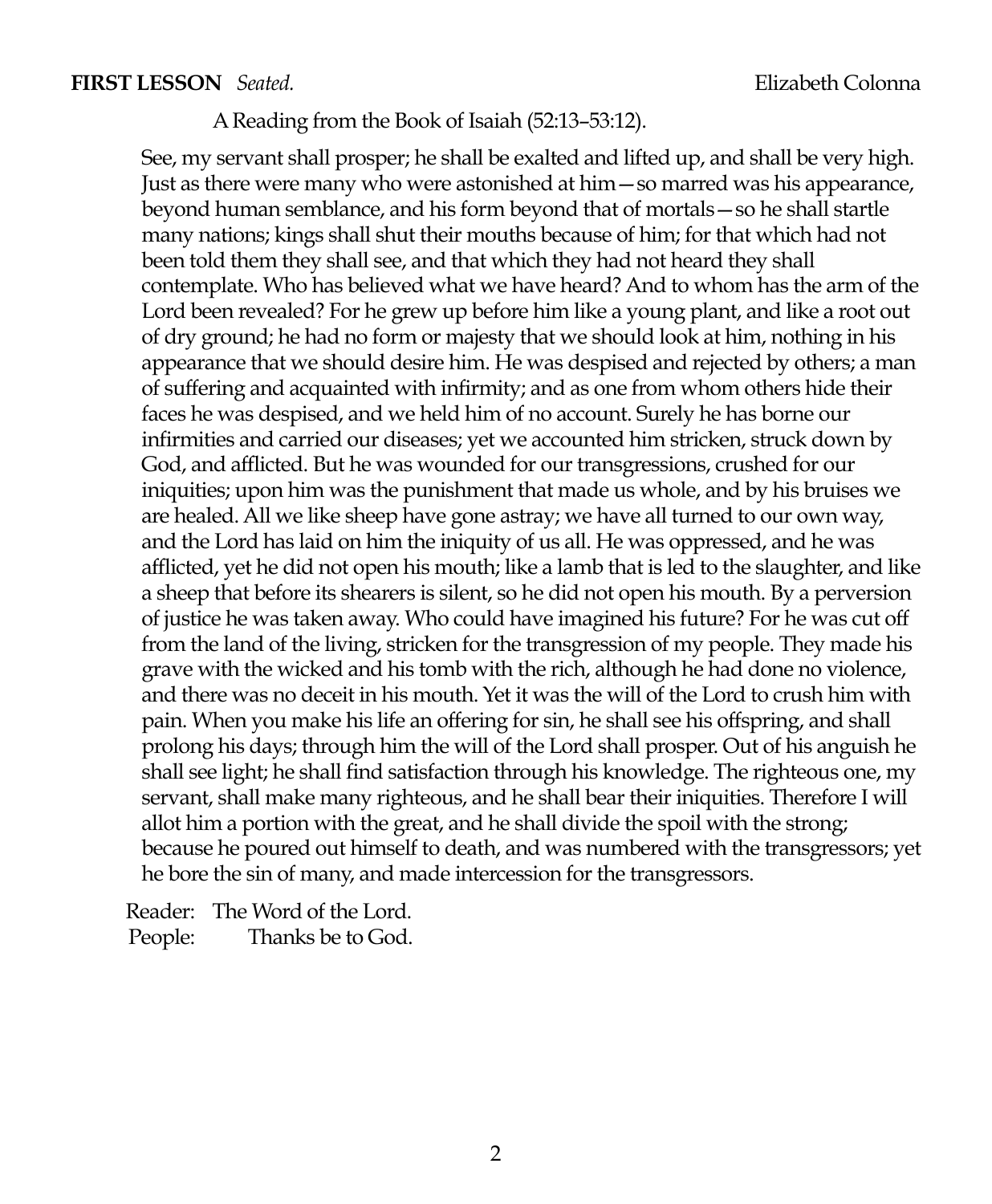### **PSALM 22:1–21** *Spoken by all.*

- 1 My God, my God, why have you forsaken me? \* and are so far from my cry and from the words of my distress?
- 2 O my God, I cry in the daytime, but you do not answer; \* by night as well, but I find no rest.
- 3 Yet you are the Holy One, \* enthroned upon the praises of Israel.
- 4 Our forefathers put their trust in you; \* they trusted, and you delivered them.
- 5 They cried out to you and were delivered; \* they trusted in you and were not put to shame.
- 6 But as for me, I am a worm and no man, \* scorned by all and despised by the people.
- 7 All who see me laugh me to scorn; \* they curl their lips and wag their heads, saying,
- 8 "He trusted in the LORD; let him deliver him; \* let him rescue him, if he delights in him."
- 9 Yet you are he who took me out of the womb, \* and kept me safe upon my mother's breast.
- 10 I have been entrusted to you ever since I was born; \* you were my God when I was still in my mother's womb.

*(continued)*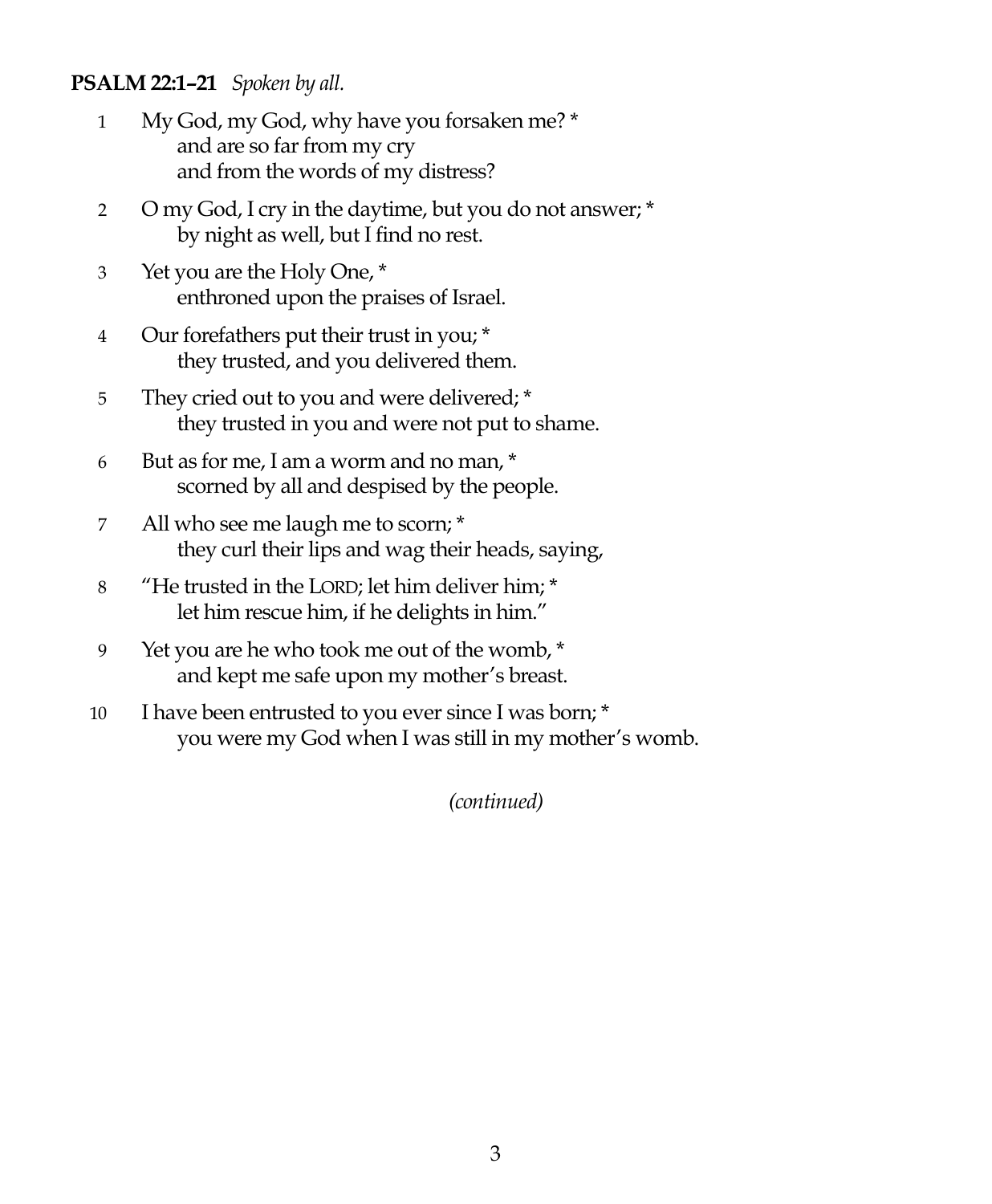| 11 | Be not far from me, for trouble is near, * |
|----|--------------------------------------------|
|    | and there is none to help.                 |

- 12 Many young bulls encircle me; \* strong bulls of Bashan surround me.
- 13 They open wide their jaws at me, \* like a ravening and a roaring lion.
- 14 I am poured out like water; all my bones are out of joint; \* my heart within my breast is melting wax.
- 15 My mouth is dried out like a pot-sherd; my tongue sticks to the roof of my mouth; \* and you have laid me in the dust of the grave.
- 16 Packs of dogs close me in, and gangs of evildoers circle around me; \* they pierce my hands and my feet; I can count all my bones.
- 17 They stare and gloat over me; \* they divide my garments among them; they cast lots for my clothing.
- 18 Be not far away, O LORD; \* you are my strength; hasten to help me.
- 19 Save me from the sword, \* my life from the power of the dog.
- 20 Save me from the lion's mouth, \* my wretched body from the horns of wild bulls.
- 21 I will declare your Name to my brethren; \* in the midst of the congregation I will praise you.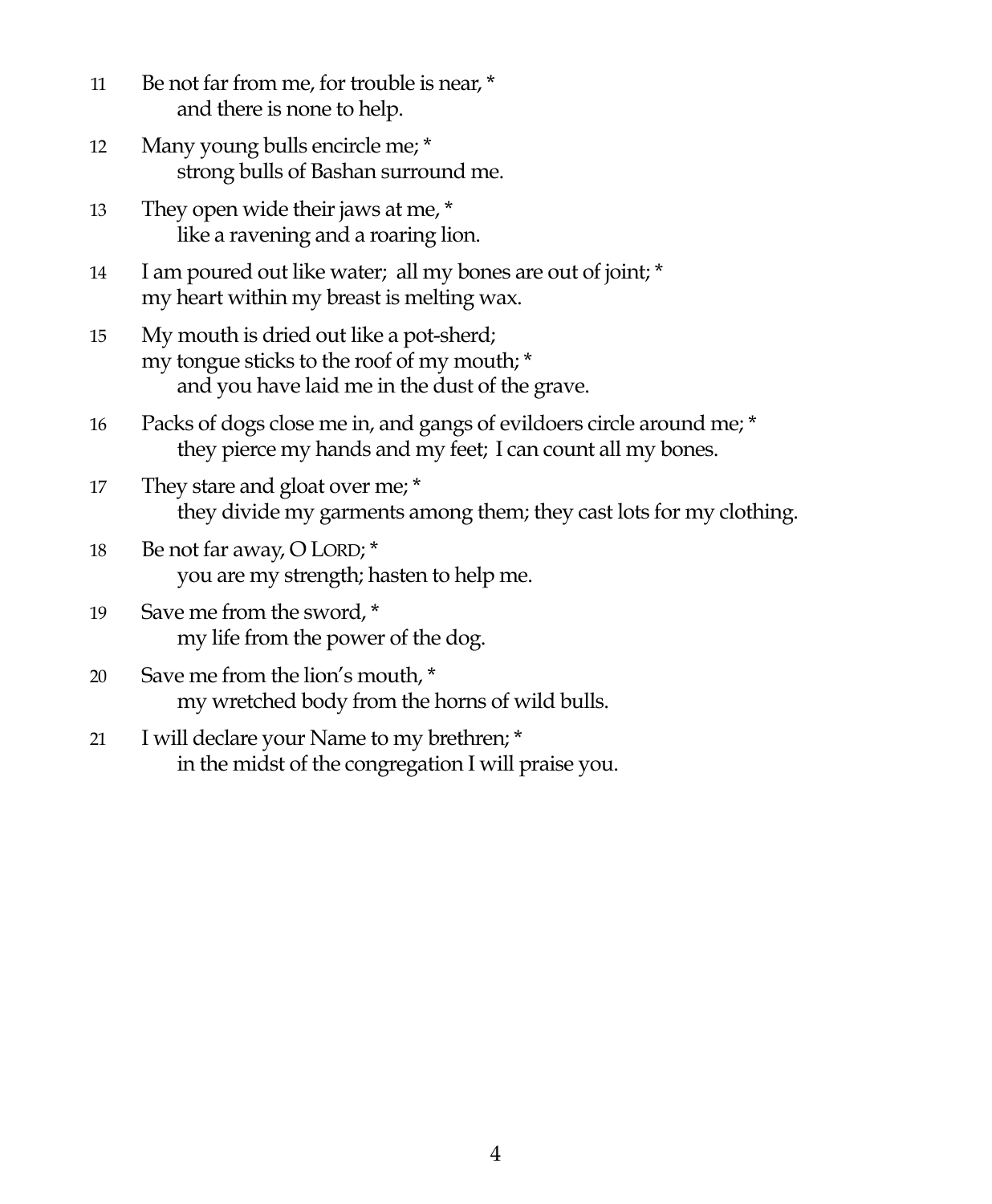#### **SECOND LESSON**

A Reading from the Letter to the Hebrews (10:1–25).

Since the law has only a shadow of the good things to come and not the true form of these realities, it can never, by the same sacrifices that are continually offered year after year, make perfect those who approach. Otherwise, would they not have ceased being offered, since the worshipers, cleansed once for all, would no longer have any consciousness of sin? But in these sacrifices there is a reminder of sin year after year. For it is impossible for the blood of bulls and goats to take away sins. Consequently, when Christ came into the world, he said, "Sacrifices and offerings you have not desired, but a body you have prepared for me; in burnt offerings and sin offerings you have taken no pleasure. Then I said, 'See, God, I have come to do your will, O God'(in the scroll of the book it is written of me)." When he said above, "You have neither desired nor taken pleasure in sacrifices and offerings and burnt offerings and sin offerings" (these are offered according to the law), then he added, "See, I have come to do your will." He abolishes the first in order to establish the second. And it is by God's will that we have been sanctified through the offering of the body of Jesus Christ once for all. And every priest stands day after day at his service, offering again and again the same sacrifices that can never take away sins. But when Christ had offered for all time a single sacrifice for sins, "he sat down at the right hand of God," and since then has been waiting "until his enemies would be made a footstool for his feet." For by a single offering he has perfected for all time those who are sanctified. And the Holy Spirit also testifies to us, for after saying, "This is the covenant that I will make with them after those days, says the Lord: I will put my laws in their hearts, and I will write them on their minds," he also adds, "I will remember their sins and their lawless deeds no more." Where there is forgiveness of these, there is no longer any offering for sin. Therefore, my friends, since we have confidence to enter the sanctuary by the blood of Jesus, by the new and living way that he opened for us through the curtain (that is, through his flesh), and since we have a great priest over the house of God, let us approach with a true heart in full assurance of faith, with our hearts sprinkled clean from an evil conscience and our bodies washed with pure water. Let us hold fast to the confession of our hope without wavering, for he who has promised is faithful. And let us consider how to provoke one another to love and good deeds, not neglecting to meet together, as is the habit of some, but encouraging one another, and all the more as you see the Day approaching.

Reader: The Word of the Lord. People: Thanks be to God.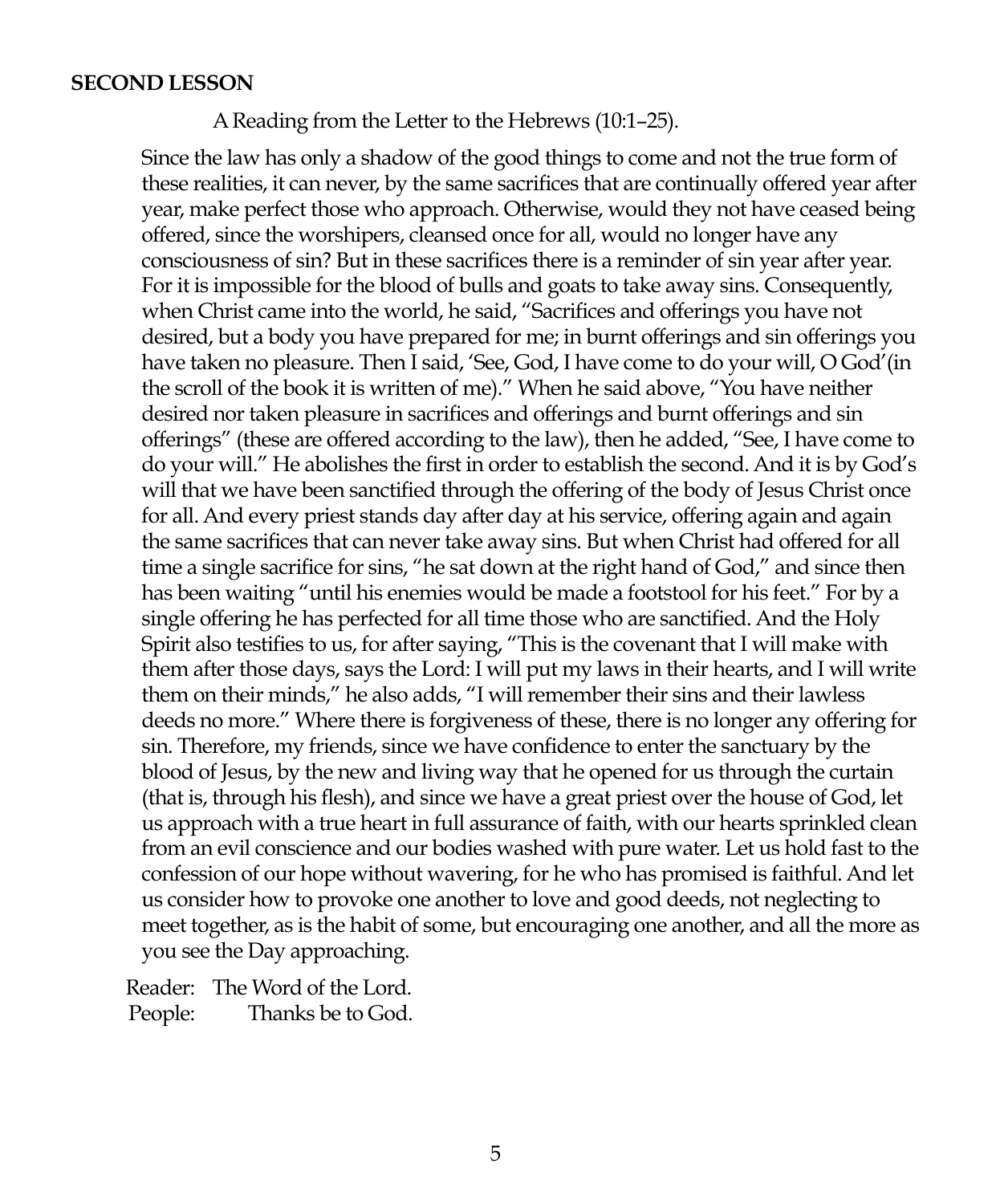**HYMN** "There's a wideness in God's mercy" *Standing, all who are able; everyone sings.*



—Words: Frederick William Faber (1814–1863), alt. Music: *Pennington,* John Purifoy (b. 1952). Copyright 2010 by Purifoy Publishing (Lorenz). All rights reserved. Used by permission.

**GOSPEL** Bruce LaFetra, Bill Potter, Fran Potter, Matthew Rajkowski, Alice Towery

### **The Passion of Our Lord Jesus Christ According to John** (John 18–19)

*The text of the Passion Gospel is in the special insert. The congregation may be seated for the first part of the Passion.*

*The customary responses before and after the Gospel are omitted.*

*After the service, please leave the Passion Gospel inserts on your pew or at the door.*

**SERMON** The Reverend Matthew Farr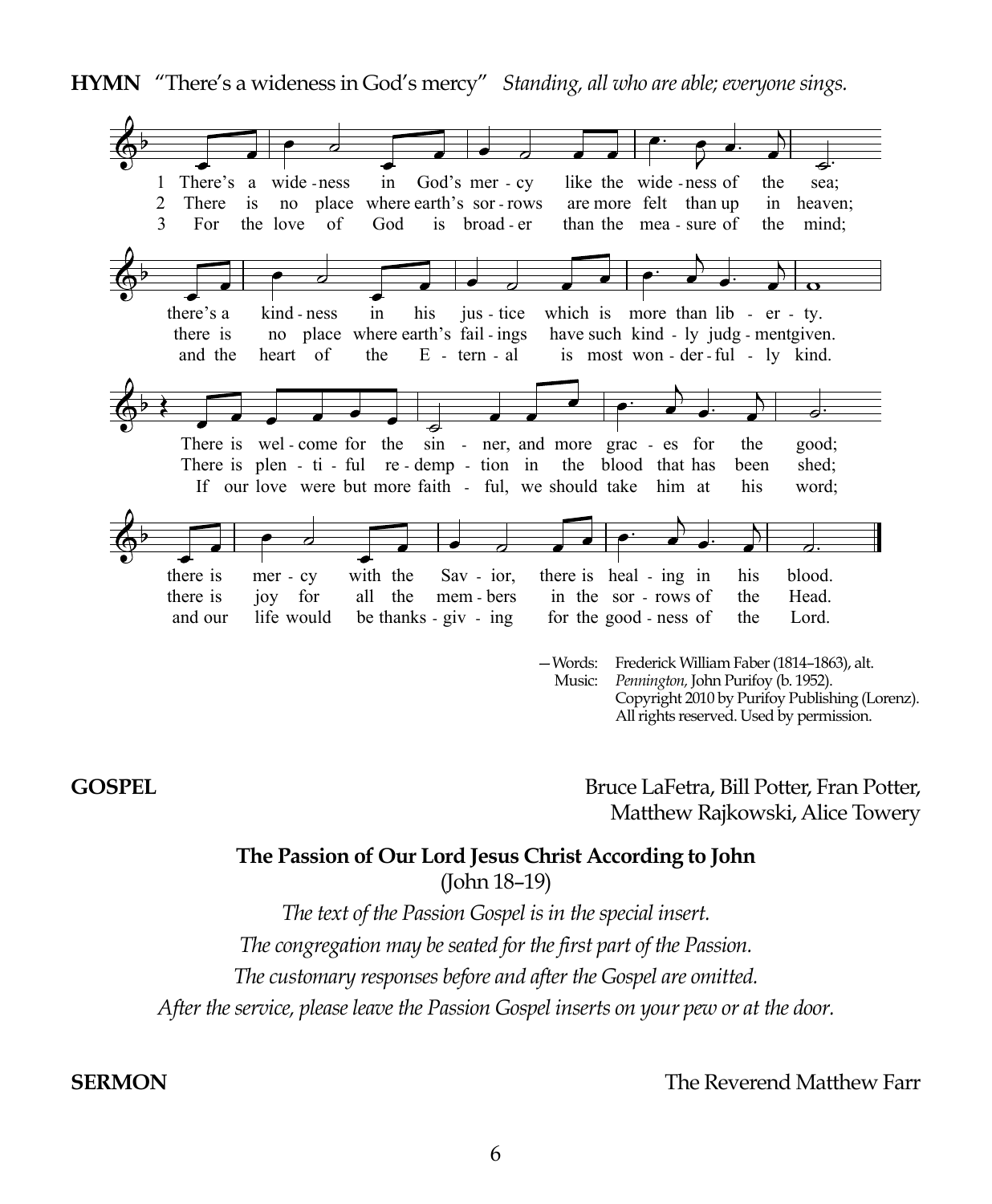

*Standing, all who are able; everyone sings.*



<sup>—</sup>Words and Music: African American spiritual.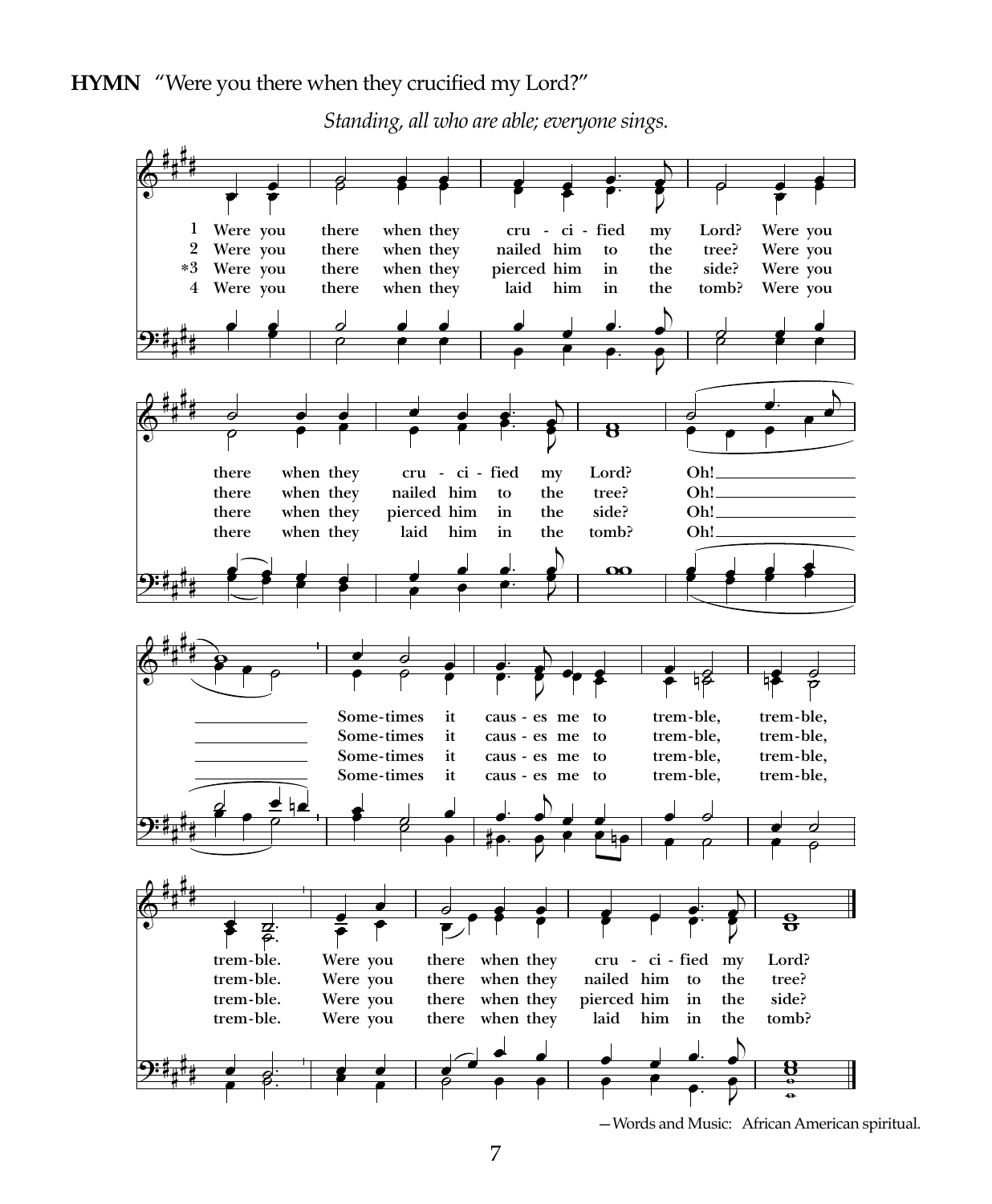#### **THE SOLEMN COLLECTS** *Remain standing.*

Minister: Dear People of God: Our heavenly Father sent his Son into the world, not to condemn the world, but that the world through him might be saved; that all who believe in him might be delivered from the power of sin and death, and become heirs with him of everlasting life.

> We pray, therefore, for people everywhere according to their needs.

*All kneel.*

Minister: Let us pray for the holy Catholic Church of Christ throughout the world;

> For its unity in witness and service For all bishops and other ministers and the people whom they serve For Brian, our Bishop, and all the people of this diocese For all Christians in this community

That God will confirm his Church in faith, increase it in love, and preserve it in peace.

*Silence.*

Minister: Almighty and everlasting God, by whose Spirit the whole body of your faithful people is governed and sanctified: Receive our supplications and prayers which we offer before you for all members of your holy Church, that in their vocation and ministry they may truly and devoutly serve you; through our Lord and Savior Jesus Christ. *Amen.*

Minister: Let us pray for all nations and peoples of the earth, and for those in authority among them;

For Joseph, the President of the United States For the Congress and the Supreme Court For the Members and Representatives of the United Nations For all who serve the common good That by God's help they may seek justice and truth, and live in peace and concord.

*Silence.*

Minister: Almighty God, kindle, we pray, in every heart the true love of peace, and guide with your wisdom those who take counsel for the nations of the earth; that in tranquility your dominion may increase, until the earth is filled with the knowledge of your love; through Jesus Christ our Lord. *Amen.*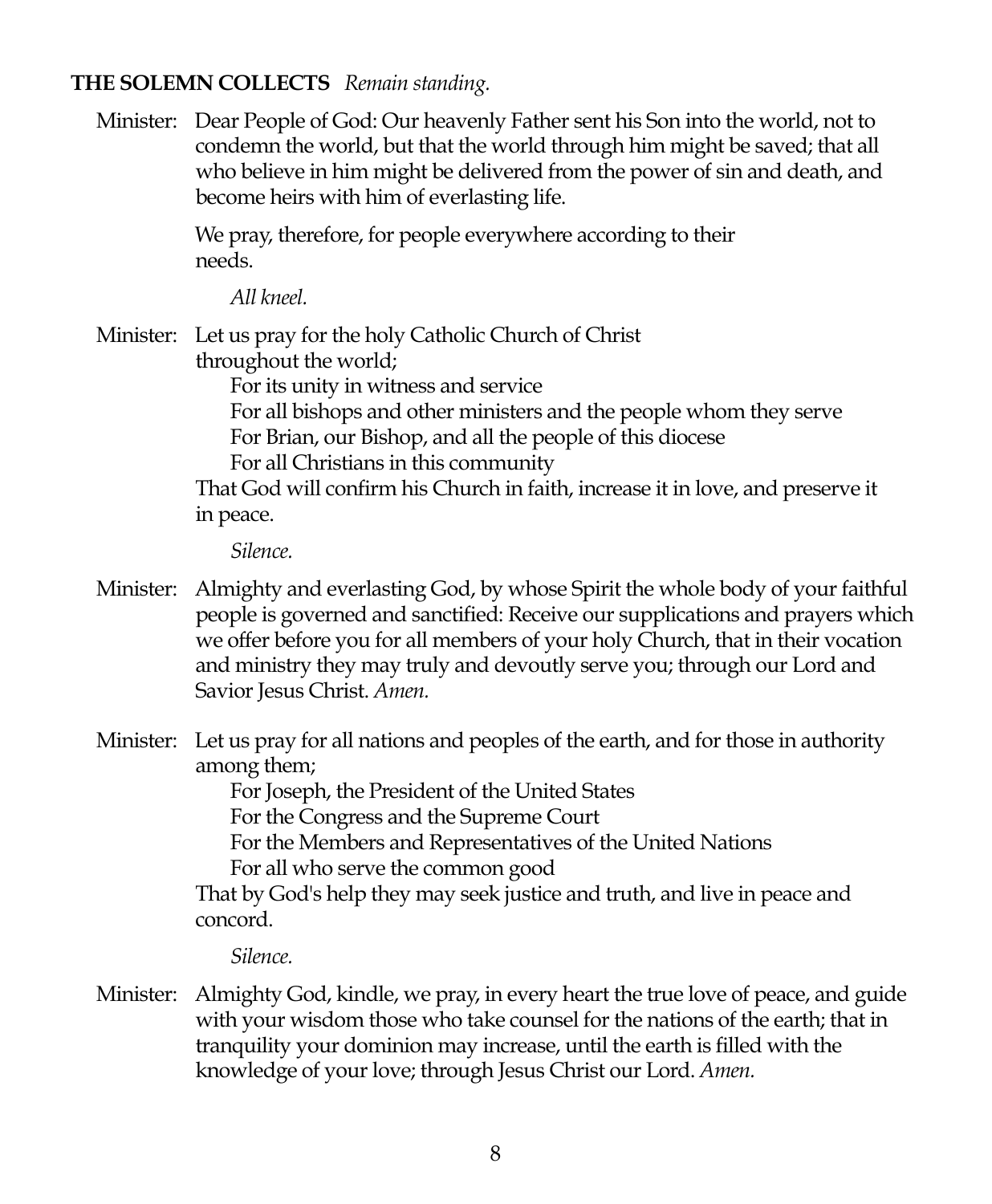Minister: Let us pray for all who suffer and are afflicted in body or in mind; For the hungry and the homeless, the destitute and the oppressed For the sick, the wounded, and the crippled For those in loneliness, fear, and anguish For those who face temptation, doubt, and despair For the sorrowful and bereaved For prisoners and captives, and those in mortal danger That God in his mercy will comfort and relieve them, and grant them the knowledge of his love, and stir up in us the will and patience to minister to their needs.

*Silence.*

Minister: Gracious God, the comfort of all who sorrow, the strength of all who suffer: Let the cry of those in misery and need come to you, that they may find your mercy present with them in all their afflictions; and give us, we pray, the strength to serve them for the sake of him who suffered for us, your Son Jesus Christ our Lord. *Amen.*

Minister: Let us pray for all who have not received the Gospel of Christ; For those who have never heard the word of salvation For those who have lost their faith For those hardened by sin or indifference For the contemptuous and the scornful For those who are enemies of the cross of Christ and persecutors of his disciples For those who in the name of Christ have persecuted others That God will open their hearts to the truth, and lead them to faith and obedience.

*Silence.*

Minister: Merciful God, creator of all the peoples of the earth and lover of souls: Have compassion on all who do not know you as you are revealed in your Son Jesus Christ; let your Gospel be preached with grace and power to those who have not heard it; turn the hearts of those who resist it; and bring home to your fold those who have gone astray; that there may be one flock under one shepherd, Jesus Christ our Lord. *Amen.*

*(continued)*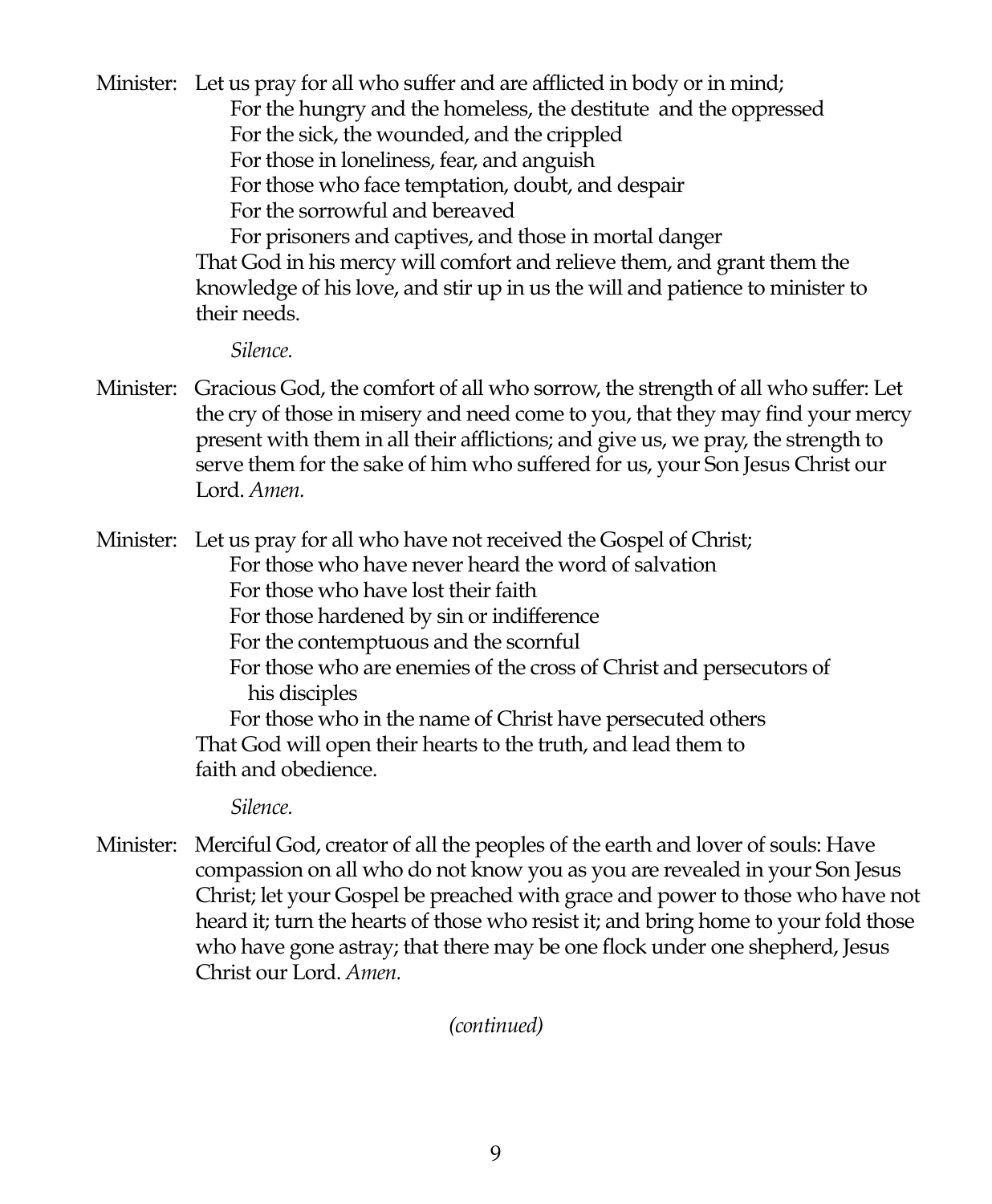Minister: Let us commit ourselves to God, and pray for the grace of a holy life, that, with all who have departed this world and have died in the peace of Christ, and those whose faith is known to God alone, we may be accounted worthy to enter into the fullness of the joy of our Lord, and receive the crown of life in the day of resurrection.

*Silence.*

Minister: O God of unchangeable power and eternal light: Look favorably on your whole Church, that wonderful and sacred mystery; by the effectual working of your providence, carry out in tranquility the plan of salvation; let the whole world see and know that things which were cast down are being raised up, and things which had grown old are being made new, and that all things are being brought to their perfection by him through whom all things were made, your Son Jesus Christ our Lord; who lives and reigns with you, in the unity of the Holy Spirit, one God, for ever and ever. *Amen.*

#### **VENERATION OF THE CROSS** *Remain kneeling.*

*A wooden cross is carried through the midst of the people.*

Minister: Behold the wood of the cross on which was hung the world's salvation. People: Come, let us adore him.

*Silence is kept for a space; remain kneeling as you are able.*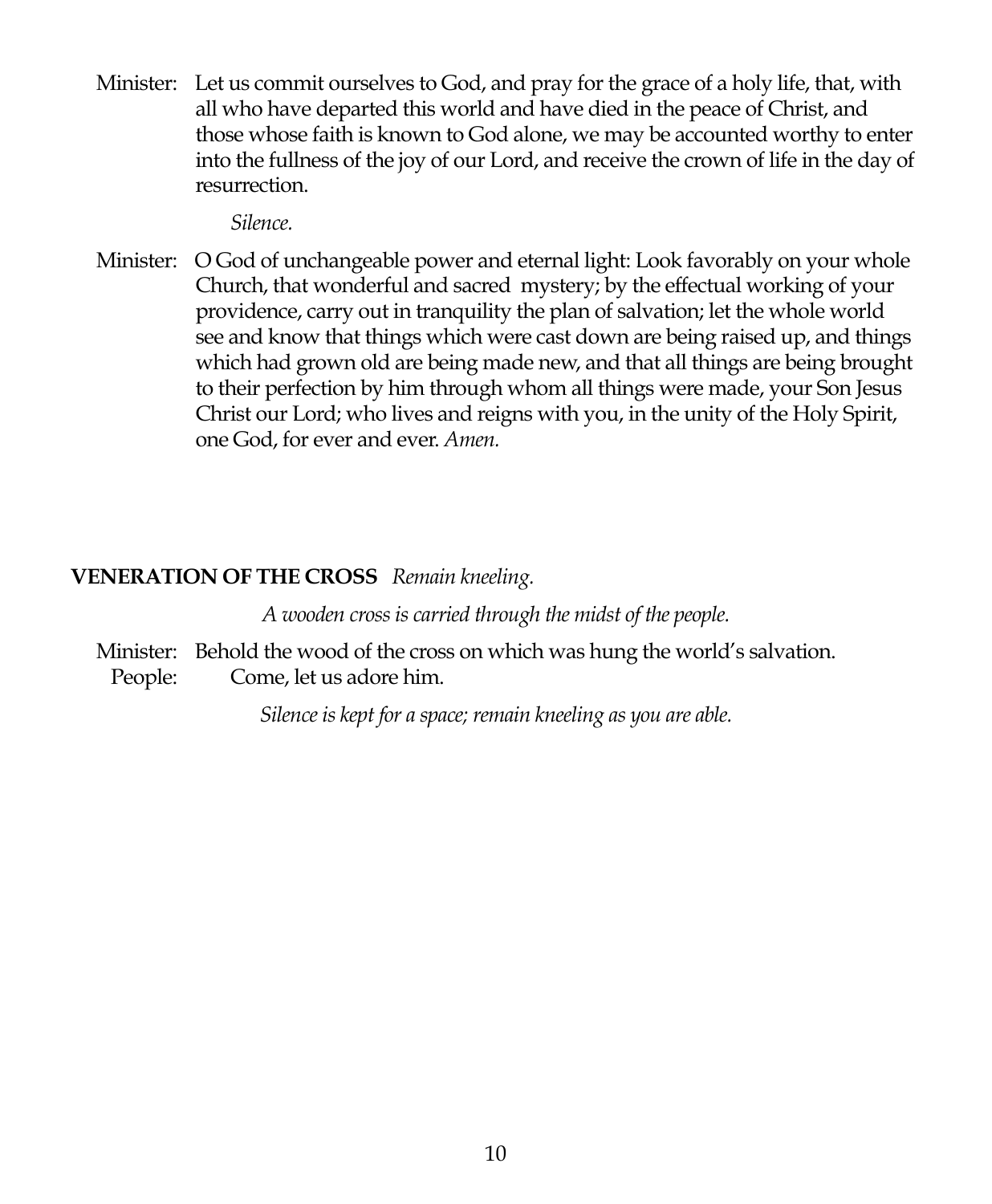#### **ANTHEM** *Sung by the Choir.*

When I Survey the Wondrous Cross

When I survey the wondrous cross On which the Prince of glory died, My richest gain I count but loss, And pour contempt on all my pride.

Forbid it, Lord, that I should boast, Save in the death of Christ, my God! All the vain things that charmed me most, I sacrifice them to his blood.

See, from his head, his hands, his feet, Sorry and love flow mingled down! Did e'er such love and sorrow meet, Or thorns compose so rich a crown?

Were the whole realm of nature mine, That were an offering far too small; Love, so amazing, so divine, Demands my soul, my life, my all! Amen!

> —Words: Isaac Watts (1674–1748) Music: Lowell Mason (1792–1872), arr. Gilbert Martin (b. 1941)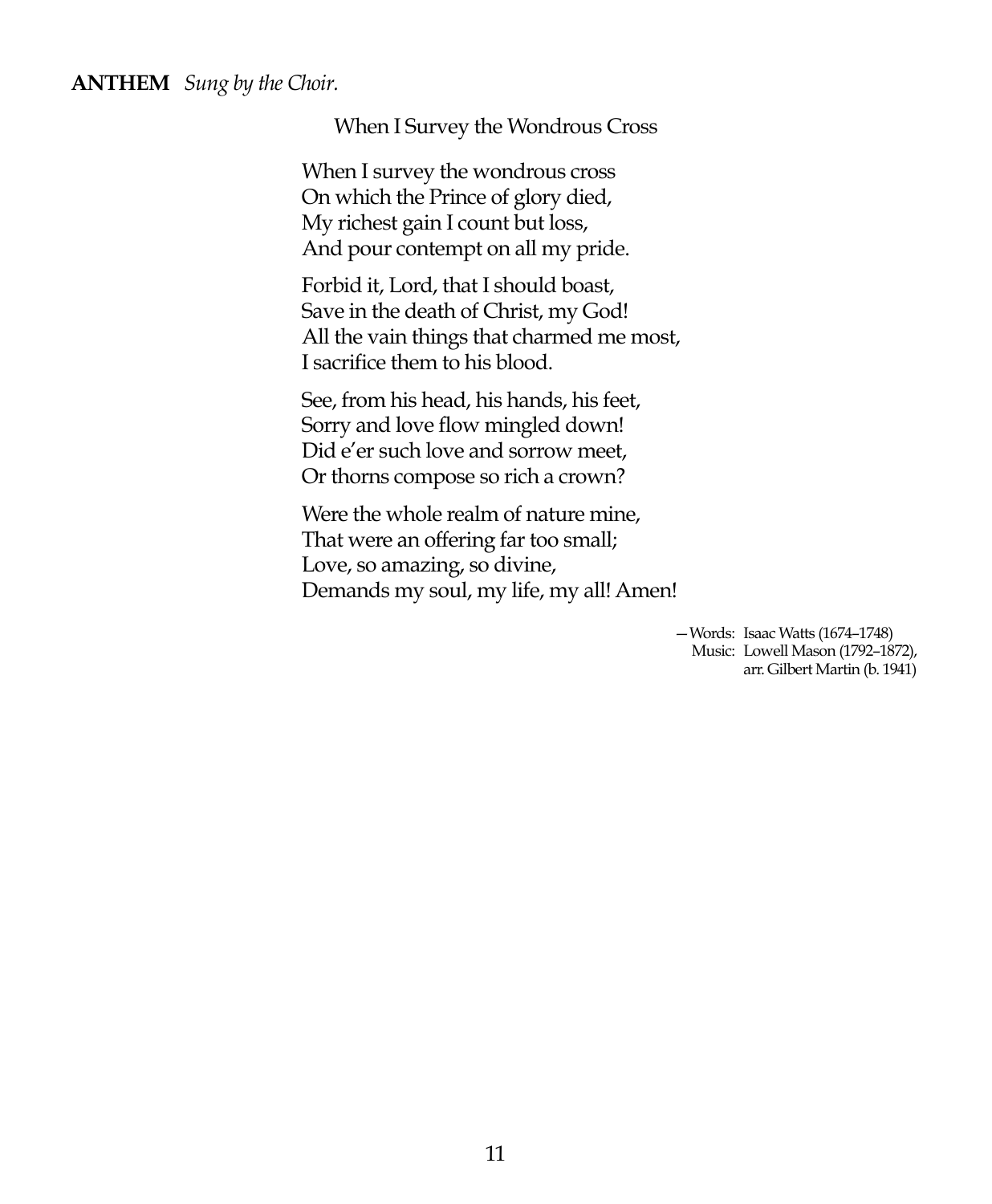### **IMPROPERIA (The Reproaches)** *Kneeling.*

| Minister:<br>People: | Is it nothing to you, all you who pass by?<br>Look and see if there is any sorrow like my sorrow,<br>which was brought upon me,<br>which the Lord inflicted on the day of his fierce anger.<br>Holy God, Holy and Mighty,<br>Holy Immortal One, have mercy upon us.                                                                        |
|----------------------|--------------------------------------------------------------------------------------------------------------------------------------------------------------------------------------------------------------------------------------------------------------------------------------------------------------------------------------------|
| Minister:<br>People: | O my people, O my Church,<br>What have I done to you,<br>or in what have I offended you?<br>Testify against me.<br>I led you forth from the land of Egypt<br>and delivered you by the waters of Baptism;<br>but you have prepared a cross for your Savior.<br>Holy God, Holy and Mighty,<br>Holy Immortal One, have mercy upon us.         |
| Minister:<br>People: | I led you through the desert forty years<br>and fed you with manna;<br>I brought you through tribulation and penitence,<br>and gave you my body, the bread of heaven;<br>but you have prepared a cross for your Savior.<br>Holy God, Holy and Mighty,<br>Holy Immortal One, have mercy upon us.                                            |
| Minister:<br>People: | What more could I have done for you<br>that I have not done?<br>I planted you, my chosen and fairest vineyard;<br>I made you the branches of my vine;<br>but when I was thirsty, you gave me vinegar to drink<br>and pierced with a spear the side of your Savior.<br>Holy God, Holy and Mighty,<br>Holy Immortal One, have mercy upon us. |
| Minister:            | I went before you in a pillar of cloud,<br>and you have led me to the judgment hall of Pilate.<br>I scourged your enemies<br>and brought you to a land of freedom;<br>but you have scourged, mocked, and beaten me.<br>I gave you the water of salvation from the rock,<br>but you have given me gall and left me to thirst.               |
| People:              | Holy God, Holy and Mighty,<br>Holy Immortal One, have mercy upon us.                                                                                                                                                                                                                                                                       |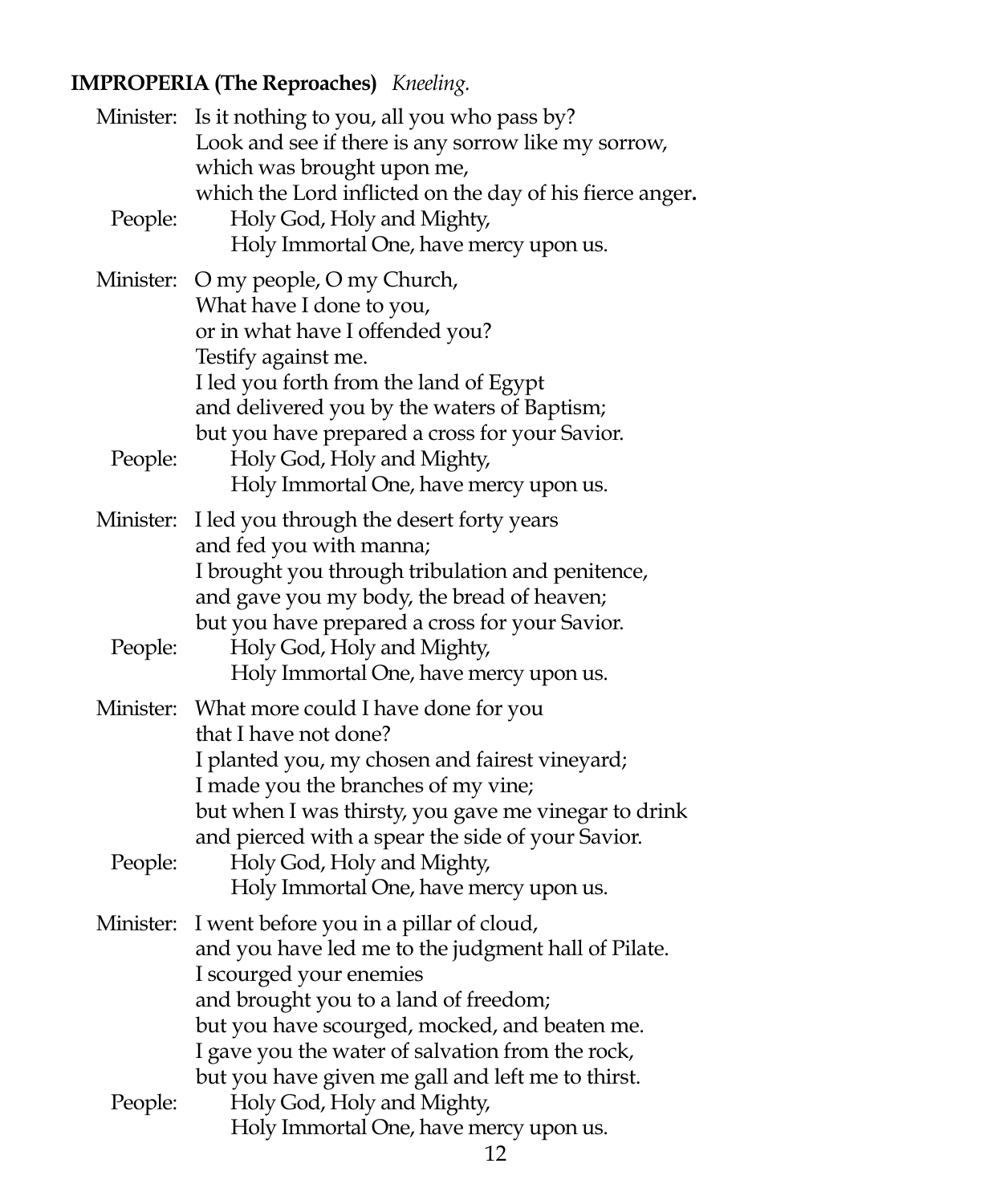| Minister:<br>People: | I gave you a royal scepter<br>and bestowed the keys to the kingdom,<br>but you have given me a crown of thorns.<br>I raised you on high with great power,<br>but you have hanged me on the cross.<br>Holy God, Holy and Mighty,<br>Holy Immortal One, have mercy upon us.                                                                                |
|----------------------|----------------------------------------------------------------------------------------------------------------------------------------------------------------------------------------------------------------------------------------------------------------------------------------------------------------------------------------------------------|
| Minister:<br>People: | My peace I gave, which the world cannot give,<br>and washed your feet as a sign of my love;<br>but you draw the sword to strike in my name<br>and seek high places in my kingdom.<br>I offer you my body and blood,<br>but you scatter, and deny and abandon me.<br>Holy God, Holy and Mighty,<br>Holy Immortal One, have mercy upon us.                 |
| Minister:<br>People: | I sent the Spirit of truth to guide you,<br>and you close your hearts to the Counselor.<br>I pray that all may be as one in the Father and me,<br>but you continue to quarrel and divide.<br>I call you to go and bring forth fruit,<br>but you cast lots for my clothing.<br>Holy God, Holy and Mighty,<br>Holy Immortal One, have mercy upon us.       |
| Minister:<br>People: | I grafted you a tree of my chosen Israel,<br>and you turned on them<br>with persecution and mass murder.<br>I made you joint heirs with them of my covenants,<br>but you made them scapegoats for your own guilt.<br>Holy God, Holy and Mighty,<br>Holy Immortal One, have mercy upon us.                                                                |
| Minister:<br>People: | I came to you as the least of your brothers and sisters;<br>I was hungry and you gave me no food,<br>I was thirsty and you gave me no drink,<br>I was a stranger and you did not welcome me,<br>naked and you did not clothe me,<br>sick and in prison and you did not visit me.<br>Holy God, Holy and Mighty,<br>Holy Immortal One, have mercy upon us. |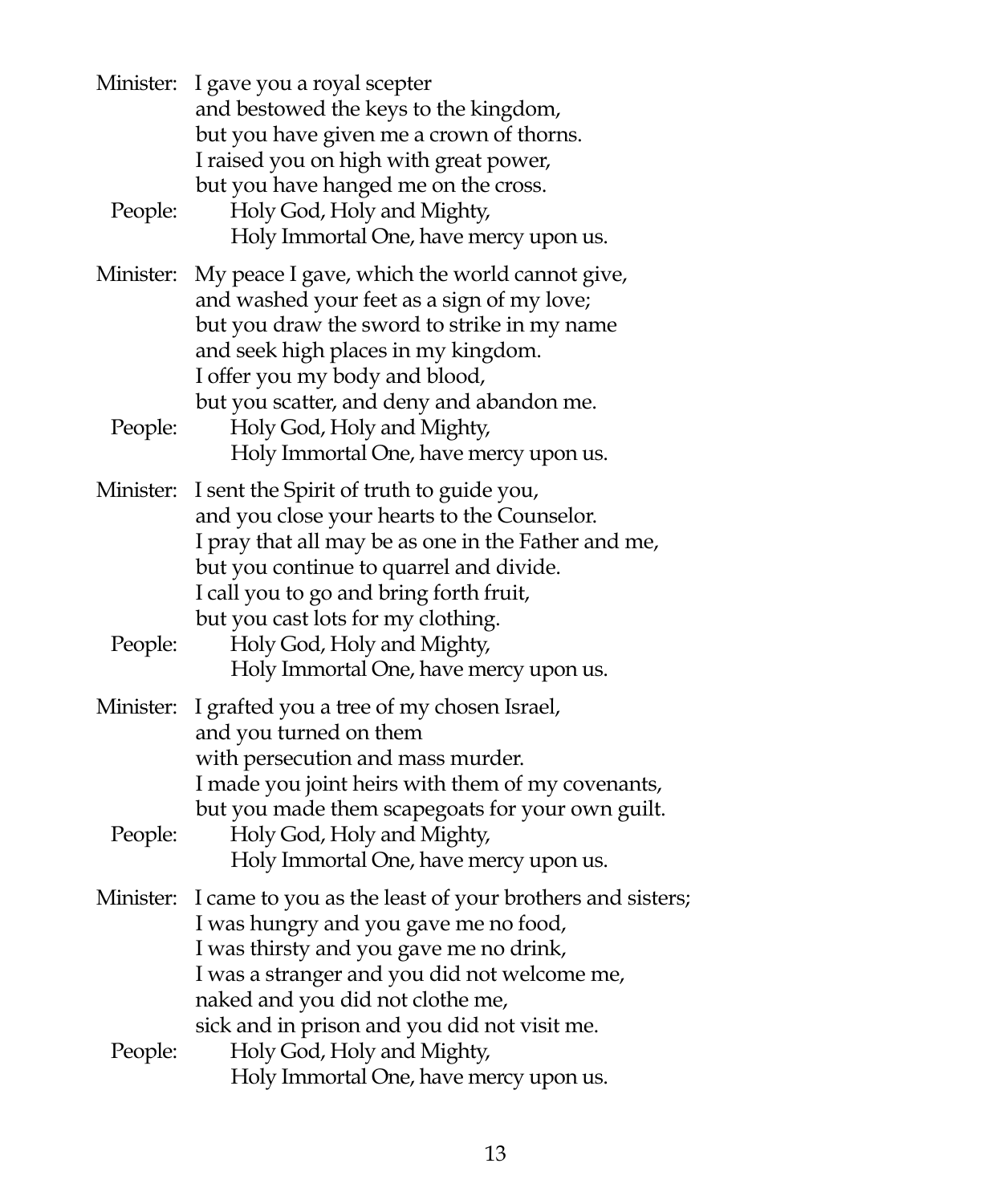

—Words: Paul Gerhardt (1607–1676); tr. Robert Seymour Bridges (1844–1930) Music: *Herlizch tut mich verlangen (Passion Chorale),* Hans Leo Hassler (1564–1612); adapt. Johann Sebastian Bach (1685–1750)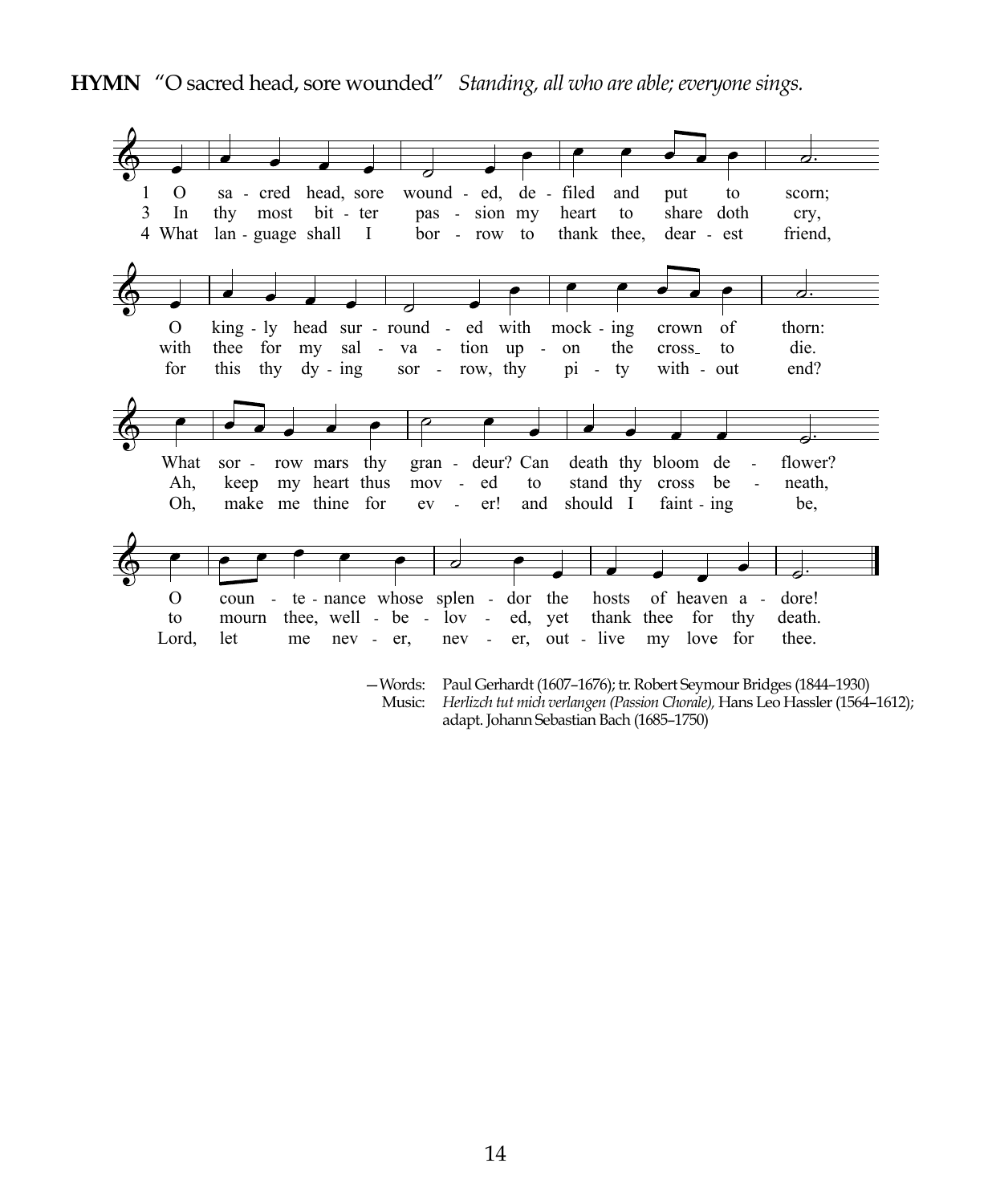#### **THE LORD'S PRAYER** *Kneeling.*

Minister: Let us pray.

All: Our Father, who art in heaven, hallowed be thy Name, thy kingdom come, thy will be done, on earth as it is in heaven. Give us this day our daily bread. And forgive us our trespasses as we forgive those who trespass against us. And lead us not into temptation, but deliver us from evil. For thine is the kingdom, and the power, and the glory, for ever and ever. Amen.

#### **CONCLUDING COLLECT** *Remain kneeling.*

Minister: Lord Jesus Christ, Son of the living God, we pray you to set your passion, cross, and death between your judgment and our souls, now and in the hour of our death. Give mercy and grace to the living; pardon and rest to the dead; to your holy Church peace and concord; and to us sinners everlasting life and glory; for with the Father and the Holy Spirit you live and reign, one God, now and for ever. *Amen.*

*Please leave the Passion Gospel inserts in your pew or at the door as you depart.*

*The Good Friday offering supports the work of the Episcopal Church in Jerusalem. Contributions may be left in the alms basins at the doors of the church.*